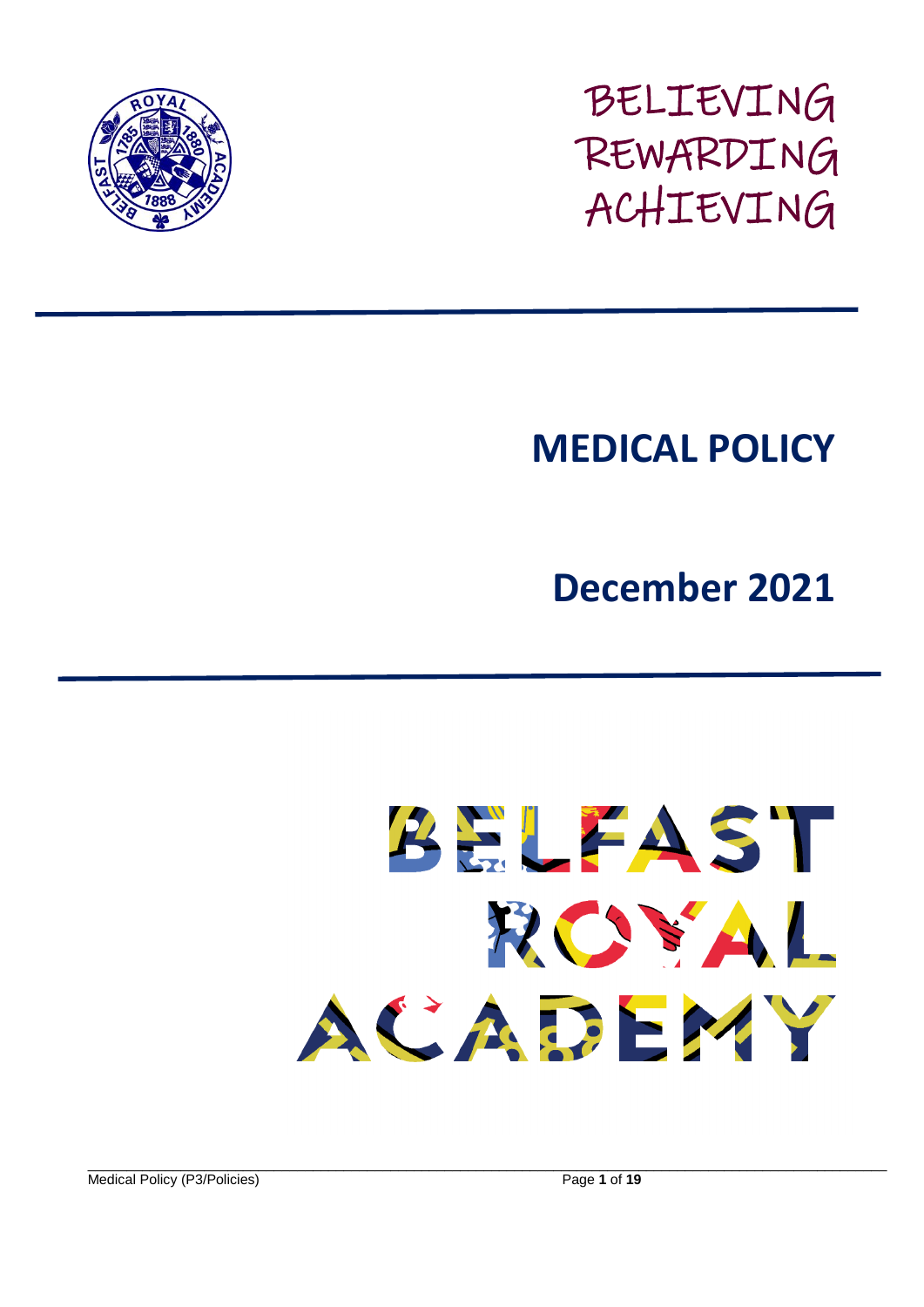| <b>Title</b>            | <b>Medical Policy</b>                                                                                                                                                            |  |
|-------------------------|----------------------------------------------------------------------------------------------------------------------------------------------------------------------------------|--|
| <b>Summary</b>          | This Policy covers such issues as medical<br>conditions, concussion, illness and accidents.                                                                                      |  |
| <b>Purpose</b>          | The Policy aims to ensure that systems are in<br>place to protect the health of all pupils<br>during the school day and whilst<br>participating in supervised school activities. |  |
| <b>Operational Date</b> | December 2021                                                                                                                                                                    |  |
| <b>Next Review Date</b> | August 2022                                                                                                                                                                      |  |
| Author                  | Head of Finance and Corporate Services and<br>Matron                                                                                                                             |  |

| To be posted on School website | Yes |
|--------------------------------|-----|
| Date posted (if applicable)    |     |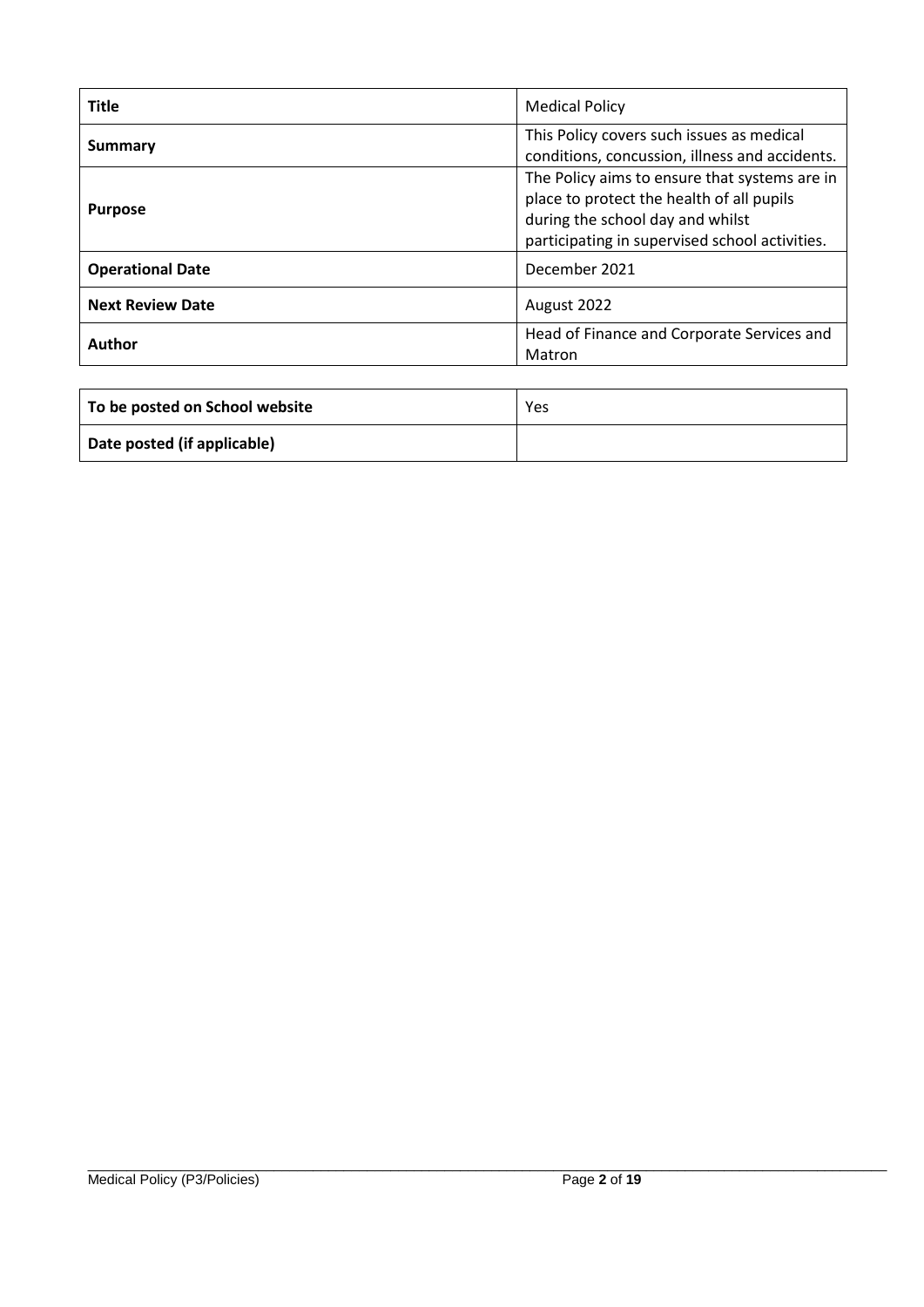## **CONTENTS**

| <b>Section</b> |                                                                           | Page |
|----------------|---------------------------------------------------------------------------|------|
| 1:             | <b>Medical Conditions</b>                                                 | 4    |
| 2:             | Record Keeping, Storage and Access                                        | 6    |
| 3:             | <b>Illness and Accidents</b>                                              | 6    |
| 4:             | <b>General Emergency Procedures</b>                                       | 8    |
| 5:             | <b>Medication and Treatment</b>                                           | 8    |
| 6:             | Injuries or Conditions Which Could Affect a Pupil's Ability to Play Sport | 10   |
| 7:             | <b>Concussion Protocol</b>                                                | 10   |
| 8:             | Roles and Responsibilities                                                | 11   |
|                | <b>Appendices</b>                                                         |      |
| 1.             | Non-Concussion Head Injury                                                | 15   |
| 2.             | <b>Medical Form</b>                                                       | 16   |
| 3.             | <b>Accident Report Form</b>                                               | 18   |
| 4.             | Health Form for School Trips                                              | 19   |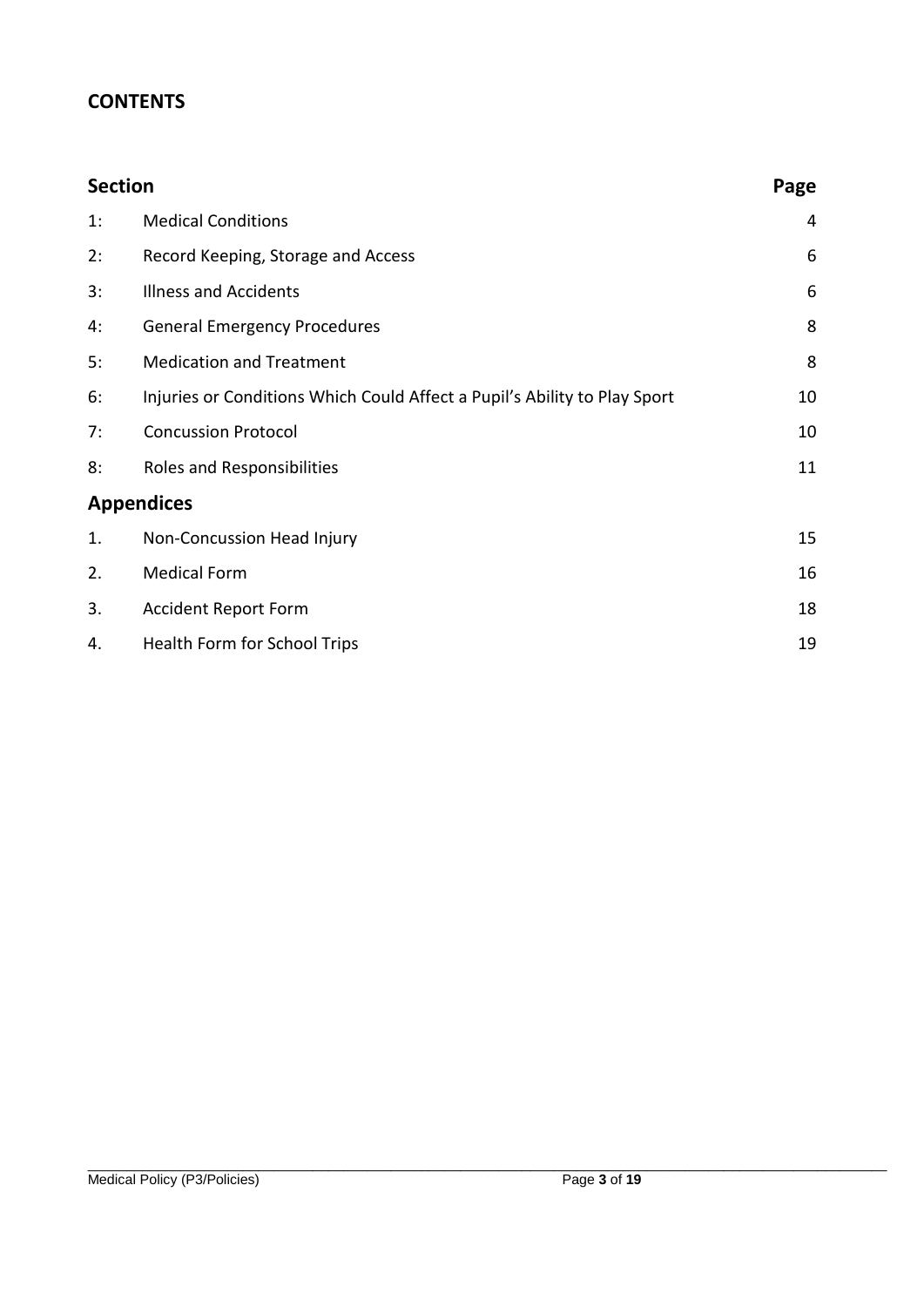#### **BACKGROUND**

The Medical Policy (Pupils) covers such issues as medical conditions, concussion, illness and accidents. The Policy aims to ensure that systems are in place to protect the health of all pupils during the school day and whilst participating in supervised school activities.

School staff will be reminded about the Medical Policy (Pupils) through inclusion in the Staff Handbook, which is distributed annually. In addition, supply and temporary staff are informed of the Policy and of their responsibilities, through the Senior Teacher responsible for Cover.

Belfast Royal Academy employs a registered nurse who is based in the School's Medical Centre. Matron is responsible for monitoring the pupil's conditions, keeping records and storing their medication. Pupils who are unwell are referred to her by members of staff.

#### **1. MEDICAL CONDITIONS**

Belfast Royal Academy aims to support and welcome pupils with medical conditions and aims to provide these pupils with the same opportunities as others at school.

We understand that medical conditions should not be a barrier to learning, so we will ensure that all staff understand their duty of care to the pupils in the event of an emergency and feel confident in knowing what to do in an emergency.

Pupils with medical conditions are encouraged to take control of their condition and the school will make every effort to ensure that they are confident in the support they receive to help them do this. This school aims to include all pupils with medical conditions in all school activities where possible and there will be an expectation that medical intervention in school time should be minimised to ensure full access to the curriculum.

This school understands that certain medical conditions are serious and can be potentially life-threatening, particularly if poorly managed or misunderstood. Therefore, we will ensure that all staff understand the common medical conditions that affect children at this school and that they receive training on the impact this can have on pupils.

#### Physical Environment

This school is committed to providing a physical environment that is accessible to pupils with medical conditions.

#### Social interactions

- $\triangleright$  This school seeks to ensure that the needs of pupils with medical conditions are adequately considered to permit their involvement in structured and unstructured social activities, including during breaks and before and after school.
- $\triangleright$  This school seeks to ensure the needs of pupils with medical conditions are adequately considered to allow full access to extended school activities such as school productions, extra-curricular clubs & societies and residential visits.
- $\triangleright$  All staff are aware of the potential social problems that pupils with medical conditions may experience. Staff use this knowledge to try to prevent and deal with problems in accordance with the school's Anti-Bullying, Positive Behaviour and Pastoral Care Policies.
- $\triangleright$  Staff use opportunities such as Assemblies and Learning for Life and Work (LLW) lessons to raise awareness of medical conditions amongst pupils and to help create a positive social environment.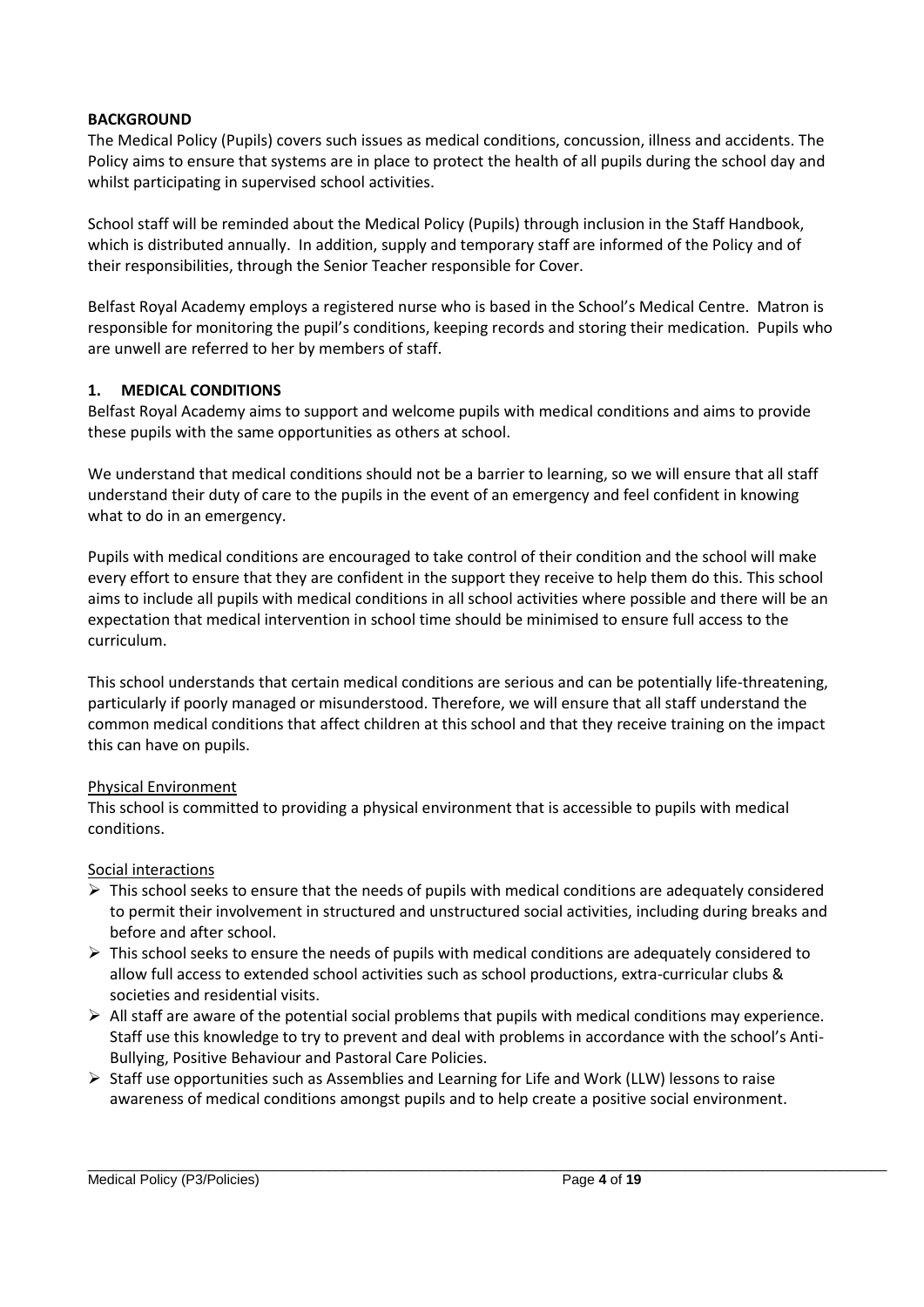#### Exercise and Physical Activity

- $\triangleright$  This school understands the importance of all pupils participating in sports, games and activities.
- $\triangleright$  School staff and sports coaches make appropriate adjustments to sports, games and other activities to make physical activity accessible to all pupils.
- $\triangleright$  School staff and sports coaches understand that pupils should not be forced to take part in an activity if they feel unwell.
- $\triangleright$  School staff and sports coaches are aware of pupils in their care who have been advised to avoid or to take special precautions with particular activities.
- $\triangleright$  This school seeks to ensure that all school staff and school sports coaches are aware of the potential triggers for pupils' medical conditions when exercising, and how to minimise these triggers.
- $\triangleright$  This school seeks to ensure that all pupils have the appropriate medication or food with them during physical activity and that pupils take them when needed.
- $\triangleright$  This school seeks to ensure that all pupils with medical conditions are actively encouraged to take part in out-of-school clubs and team sports.

#### Education and Learning

This school seeks to ensure that pupils with medical conditions can participate fully in all aspects of the curriculum and that appropriate adjustments and extra support are provided.

If a pupil is missing a lot of time at school, they have limited concentration or they are frequently tired, this may be due to their medical condition.

Teachers are aware of the potential for pupils with medical conditions to have special educational needs (SEN). Pupils with medical conditions who are finding it difficult to keep up with their studies are referred to a member of the Pastoral Staff. This staff member will consult the pupil and parents to ensure the effect of the pupil's condition on their schoolwork is properly considered.

#### Residential Visits

Risk assessments are carried out by this school prior to any out-of-school visit and medical conditions are considered during this process. Factors this school considers include: how all pupils will be able to access the proposed activities, how routine and emergency medication will be stored and administered, and where help can be obtained in an emergency. This school understands that there may be additional medication, equipment or other factors to consider when planning residential visits.

#### Unacceptable Practice

This school considers it to be unacceptable practice to:

- $\triangleright$  Prevent pupils from easily accessing their inhalers and medication and administering their medication when and where necessary.
- $\triangleright$  Assume that every pupil with the same condition requires the same treatment.
- $\triangleright$  Ignore the views of the pupil or their parents/guardians; or ignore medical evidence or opinion, send pupils with medical conditions home frequently or prevent them from staying for normal school activities, including lunch, unless this is specified in their individual healthcare plans.
- $\triangleright$  Penalise pupils for their attendance record if their absences are related to their medical condition e.g. hospital appointments.
- $\triangleright$  Prevent pupils from drinking, eating or taking toilet or other breaks whenever they need to in order to manage their medical condition effectively.
- $\triangleright$  Require parents, or otherwise make them feel obliged, to attend school to administer medication or provide medical support to their child, including with toileting issues. No parent should have to give up work because the school is failing to support their child's medical needs.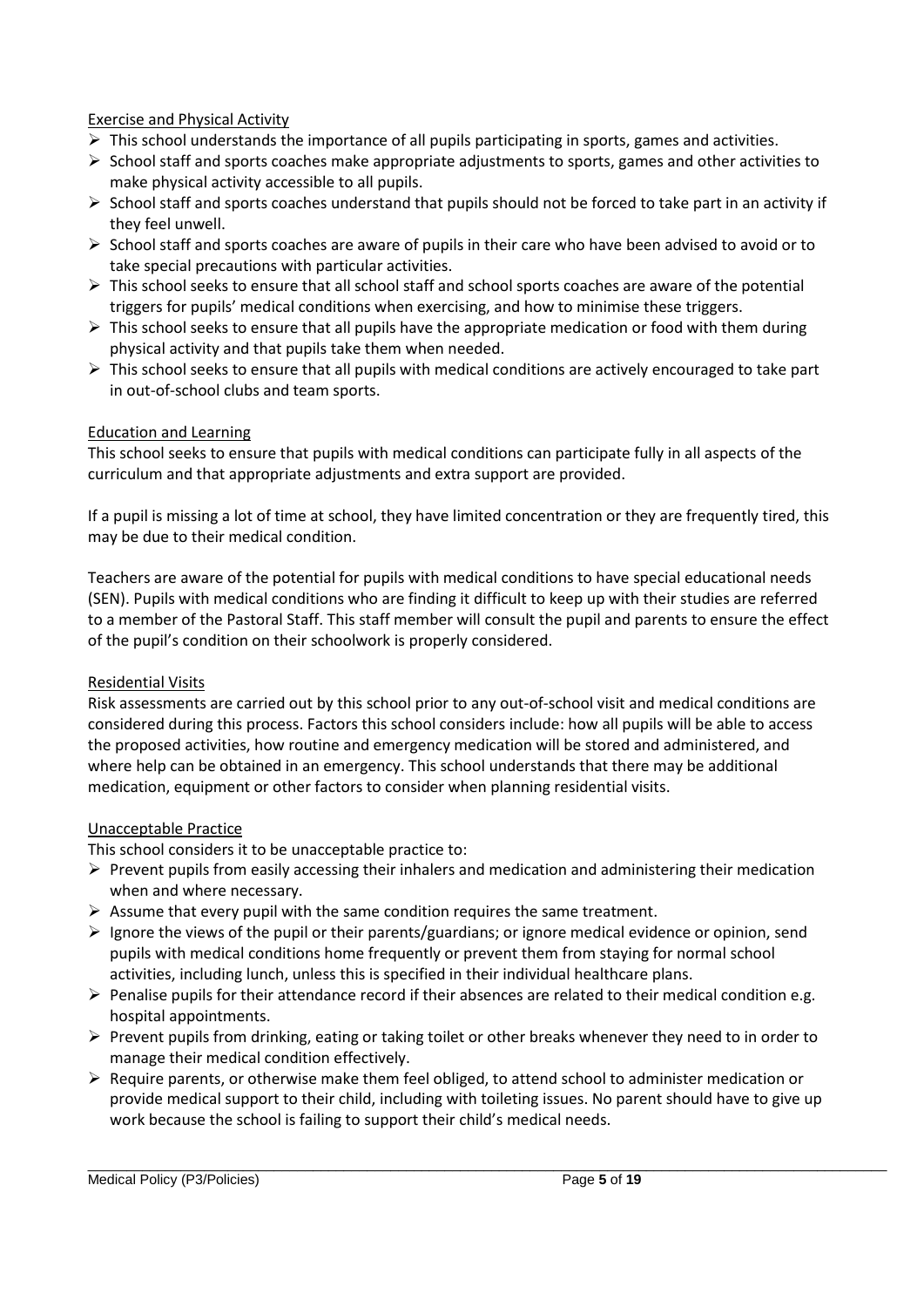$\triangleright$  prevent pupils from participating, or create unnecessary barriers to pupils participating in any aspect of school life, including school trips unless there is medical evidence or opinion providing specific guidance in this context.

#### **2. RECORD KEEPING, STORAGE AND ACCESS**

This school ensures that all staff protect pupil confidentiality.

Parents of new pupils are asked to complete a Medical Form and to ensure that any change to these details is passed on to the School. Medical information provided to the school on the Medical Form is summarised by the Matron in an electronic Medical File, which is located in a 'staff-only' area on the school server. The Medical File is available to all members of staff.

An email will be sent to all parents/guardians at the start of the year requesting an update on medication and or medical condition(s) of the pupil.

A pictorial anaphylaxis poster detailing pupils who carry Epipens is also made available to all staff and is displayed in the School, with parental permission obtained for the photograph of each child to be displayed.

Matron keeps an accurate record of each occasion an individual pupil is given or supervised taking medication. Details of the supervising staff member, pupil, dose, date and time are recorded. If a pupil refuses to have medication administered, this is also recorded and parents are informed as soon as possible.

Matron will ensure that all Health Care Plans, Medical Forms and other records are up to date, communicating with the School Nurse Team involved. All paper-based records are stored in the Medical Centre in a locked filing cabinet.

This school seeks permission from the parents before sharing any medical information with any other party.

#### **3. ILLNESS AND ACCIDENTS**

#### Illness at Home

If a pupil is unwell at home, parents are asked to reflect carefully on whether or not the child is fit to attend School. While the importance of good attendance is acknowledged, it is the School policy that the wellbeing of the child must be paramount.

#### Illness or Accidents in School

#### **Illness**

If a pupil feels ill while in class,

- 1. The staff member should take/send him/her to the Medical Centre (with a companion, if it is felt that a companion is required) who should be instructed:
	- (a) To report the illness to the Matron
	- (b) If that is not possible, report to their Head of Year
	- (c) If that is not possible, report to the General Office, who will alert a Senior Member of Staff
	- (d) To report back to the staff member that this procedure has been followed.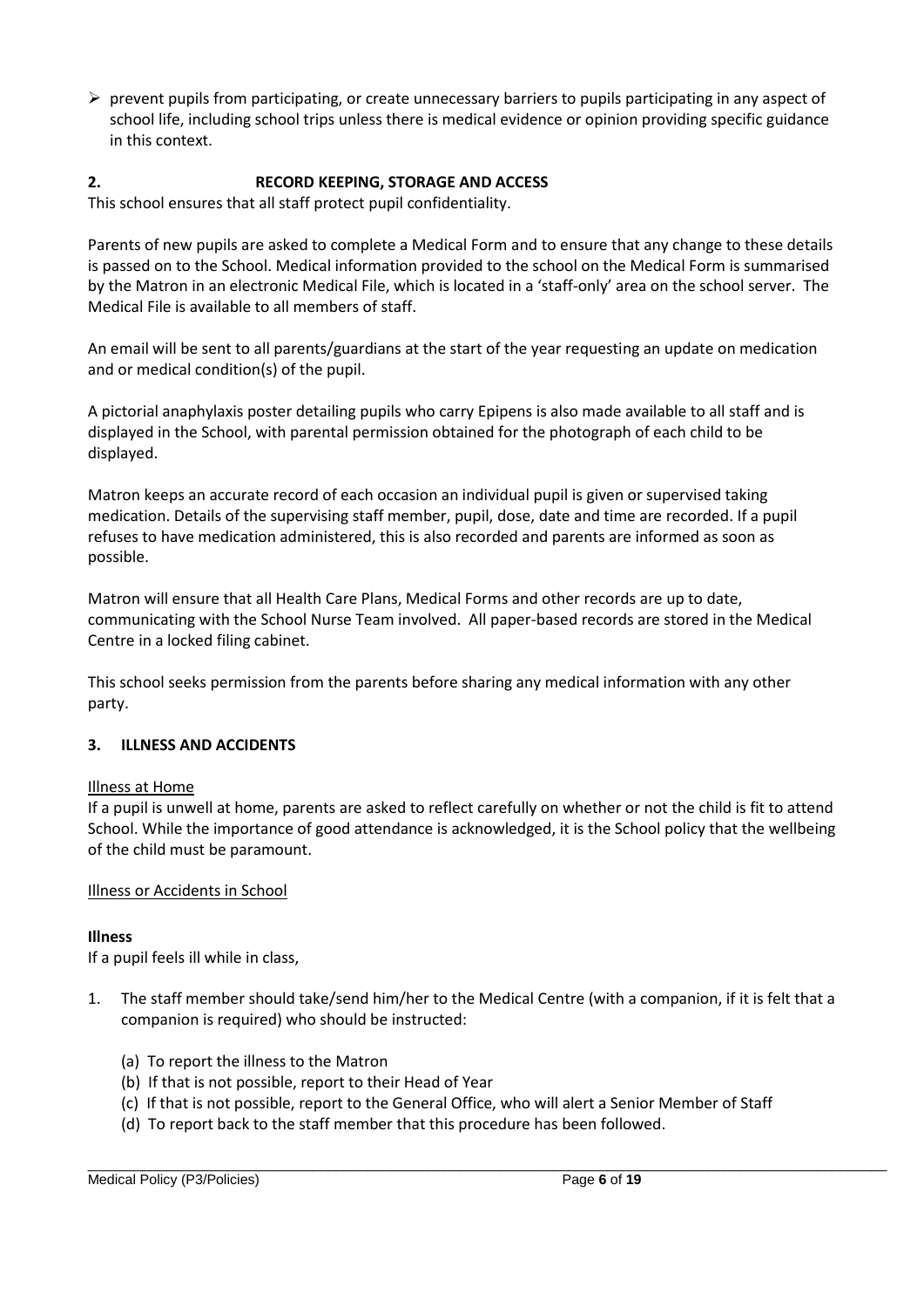A yellow 'Permission to attend Matron' card should be completed.

2. If a pupil is missing from class for one period or more and is reported to be in the Medical Centre, the staff member should ask to be shown, on their return, the yellow card signed by the Matron or teacher in charge stating the time spent in the Medical Centre.

#### **Accidents**

Careful supervision should be exercised at all times, both in and out of class, so that accidents may be avoided.

It is especially important that pupils should not be left unsupervised in the Gym or Sports Hall at break or lunchtime. These and other rooms should be locked when not in use, unless they are needed as Form Rooms or for Clubs and Societies.

Whenever there is an accident the welfare of the pupil should be the first consideration.

If an accident happens to a pupil **in school**, the member of staff should:-

- 1. Give what immediate first-aid they can and contact matron or one of the first aid qualified staff.
- 2. Call an ambulance immediately, if it is required.
- 3. Report the accident to the Matron or to the General Office and provide whatever information is considered relevant.

If an accident happens to a pupil taking part **in games**, whether 'at home' or 'away' members of staff should:-

- 1. Give what immediate first-aid they can.
- 2. If in the slightest doubt, call an ambulance.
- 3. Carry out the doctor's instructions regarding hospital or other arrangements.
- 4. See the casualty safely home or to hospital by taxi if necessary and arrange for other supervision
- of the remaining pupils.
- 5. Inform the Principal as soon as possible.

When an accident occurs, an Accident Report form (see Appendix 4) must be completed and a copy given to the Principal and to the Bursar.

#### **Science and Technology**

- 1. In Science and Technology Laboratories or workshops, pupils must wear eye-goggles if there is the slightest risk of acid, alkali, a spark, or any other harmful substance entering the eye.
- 2. Pupils should not be left unsupervised doing practical work at lunch-time or after school.
- 3. First-aid pamphlets should be hung in a conspicuous place in all laboratories; science teachers are required to acquaint themselves with the necessary first aid details so that speedy and effective action may be taken when accidents occur. Some drill or practice for new teachers is desirable.
- 4. Science and Technology teachers are expected to see that their first-aid equipment is properly maintained and available for immediate use in any emergency. Deficiencies in this equipment should not be accepted, and requisitions for replacements should be made to the Head of Department as soon as any deficiency is known.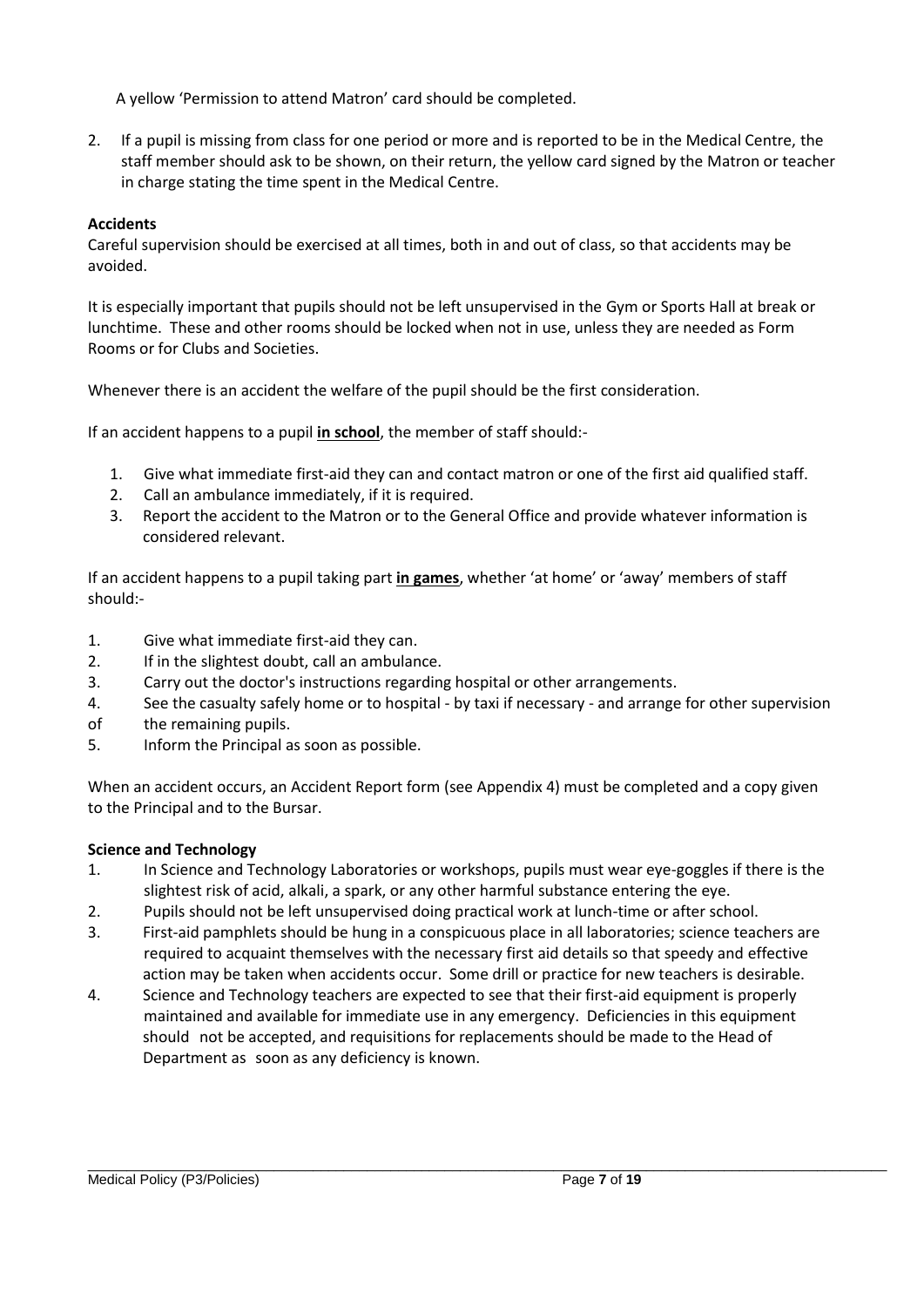#### **Sending pupil home due to illness or accident**

A pupil who has been involved in an accident, or who is sick, must not be sent home from school without the permission of Matron. In the absence of Matron, the Principal, Deputy or a Vice Principal must give permission.

Before allowing a sick or injured pupil to go home, Matron (or staff member as detailed above) must contact a parent/guardian to inform them and to make arrangements for the pupil's transport home and supervision at home. Emergency contact numbers can be obtained from Matron and/or the General Office. If unavailable then grandparents, other relatives or the next person recommended on the emergency contact list is contacted.

If a parent/guardian is unable to collect his/her child in person, they are asked who will be collecting the pupil and the pupil is informed of the person's name. If the parent/guardian requests that the pupil goes home by private taxi, the parent/guardian is responsible for making that booking. In the event of a pupil travelling home in his/her own car, permission must be sought from the Principal, Deputy or Vice Principal and the parent/guardian. On arrival home, the parent/guardian must ring the school to inform them of the child's safe arrival.

The pupil may collect their belongings, but otherwise they must remain with Matron until the parent/guardian can be contacted. If a pupil is too ill to do this, another pupil is asked to assist.

On arrival, parents/guardians are asked to go to the General Office. Staff there will then inform Matron and the pupil will be allowed to leave school via the General Office. Pupils should sign the Signing Out book and a pink chit is issued to the pupil at time of leaving which will excuse the pupil from classes.

If for some reason the adult collecting a pupil is unable to go directly to the General Office, e.g. due to a disability, the pupil is asked to wait in the Crombie Building. The adult is asked to go to the doors of the Crombie and when seen by the pupil the General Office is informed and they are allowed to go home.

It is the responsibility of the parent/guardian to ensure that the pupil is appropriately supervised at home.

#### **4. GENERAL EMERGENCY PROCEDURES**

The school will ensure that all staff know what action to take in the event of a medical emergency. This includes:

- $\triangleright$  How to contact emergency services and what information to give.
- $\triangleright$  Who to contact within the school.
- $\triangleright$  New staff and supply staff are inducted into school processes.
- $\triangleright$  In cases of emergency, Matron or another member of staff may have to take pupil to hospital. If this happens the pupil's Priority 1 Contact will be contacted by Matron, Deputy Principal, Vice Principal, Head of Year/School or General Office. The member of staff will wait at the hospital with the pupil until the Priority 1 Contact or other designated family member arrives.
- $\triangleright$  If a pupil requires treatment at hospital, the member of staff will attempt to contact parents/guardians later in the evening to enquire of the pupil's condition.
- $\triangleright$  This school has procedures in place so that a copy of the pupil's Healthcare Plan is sent to the emergency care setting with the pupil. When this is not possible, the form is sent (or the information on it is communicated) to the hospital as soon as possible.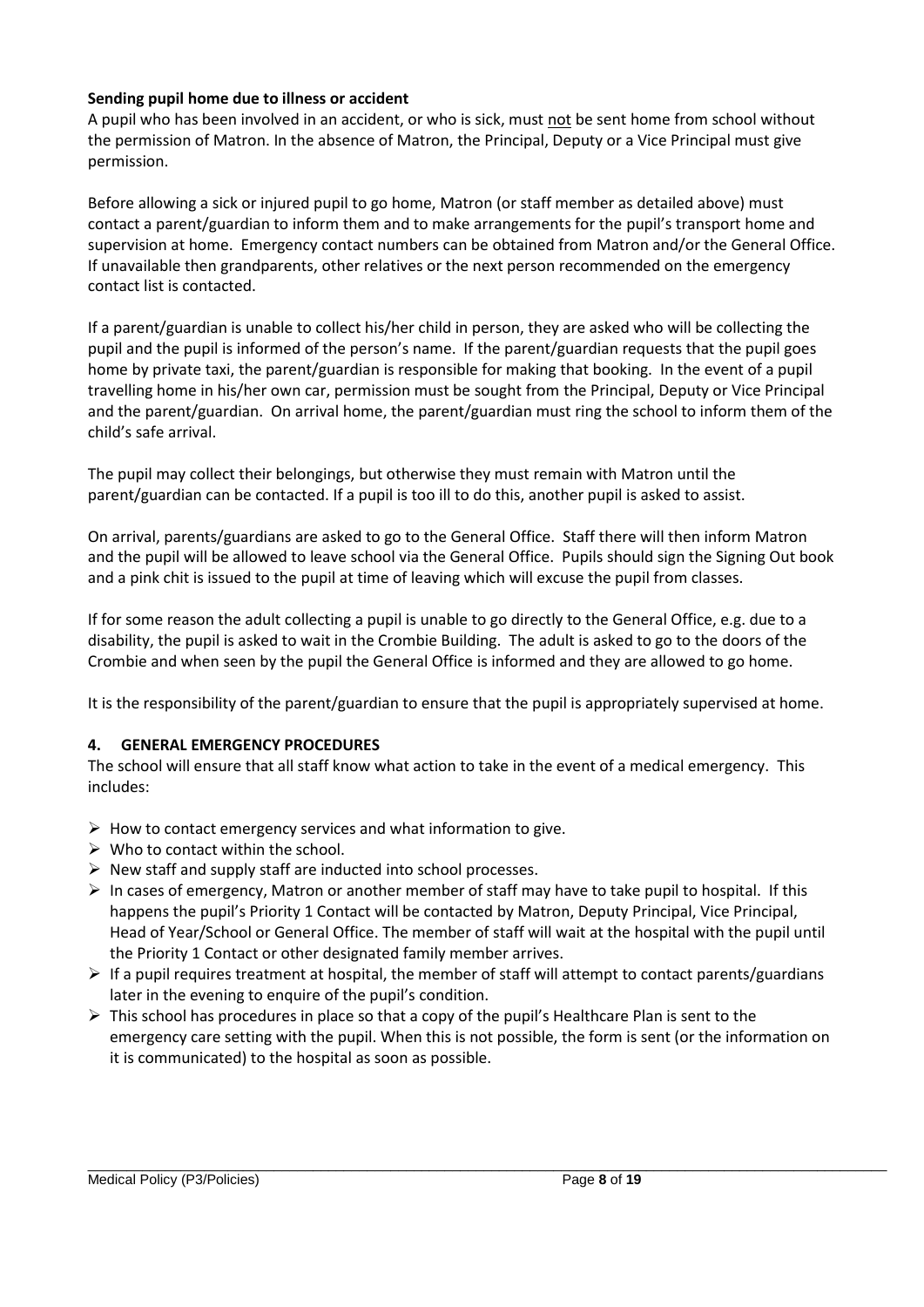#### **5. MEDICATION AND TREATMENT**

All pupils with medical conditions have easy access to their medication. If a pupil requires regular prescribed or non-prescribed medication at school, parents are asked to provide consent, whether this is on a regular/daily basis or a short course of medicine.

When a pupil becomes ill or complains of being ill, the member of staff should, where possible, refer the pupil to the School Matron. The Matron will assess the pupil and will advise on treatment. This may involve the administering of prescribed medication held in the Medical Centre. Alternatively, it may be necessary for the Matron to contact the parent/guardian for guidance, or to seek authorisation to give over-the-counter treatment, if authorisation has not already been given on the pupil's Medical Form.

In circumstances where it is not possible for the pupil to be referred to the Matron, the member of staff should not administer any medication without the specific authorisation of the parent/guardian. If the parent/guardian is not contactable, the situation should be assessed in consultation with a senior member of staff (normally the Principal, the Deputy or one of the Vice Principals). If necessary, the pupil may be taken to the Accident and Emergency Department of a local hospital or G.P. unit, for advice or treatment.

It is the decision of the parents as to whether or not their son or daughter should administer his or her own medication during school hours. Pupils are not permitted to carry any medication, therefore all medication should be held by Matron in the Medical Centre (with the exception of Epipens and Inhalers).

All prescription medicine should be clearly labelled with the pharmacist label.

In the circumstances of an accident or an emergency, staff should seek medical advice and support to ensure the well-being of the pupil. In the absence of the Matron, the member of staff should call an ambulance.

#### Storing Medicines at School

- $\triangleright$  Matron ensures the correct storage of medication at school. Medication is stored in accordance with instructions, paying particular note to temperature.
- $\triangleright$  All controlled drugs are kept in a secure cupboard in the Medical Centre.
- $\triangleright$  Three times a year Matron checks the expiry dates for all medication stored at school; parents are contacted before the medication goes out of date. All medication is supplied and stored, wherever possible, in its original containers. All medication is labelled with the pupil's name, the name of the medication, expiry date and the prescriber's instructions for administration, including dose and frequency.
- $\triangleright$  Some medication for pupils may need to be refrigerated. All refrigerated medication is stored in an airtight container and is clearly labelled. Refrigerators used for the storage of medication are in a secure area, inaccessible to unsupervised pupils.
- $\triangleright$  All medication is sent home with pupils at the end of the school year. Medication is not stored during the summer holidays.
- $\triangleright$  It is the parent's responsibility to ensure new and in date medication comes into school on the first day of the new academic year.

#### Safe Disposal

- $\triangleright$  Parents are notified when medication is out-of-date and asked to collect it and replace it if necessary.
- $\triangleright$  Sharps boxes should be used for the disposal of needles. Collection and disposal of sharps boxes should be dealt with appropriately.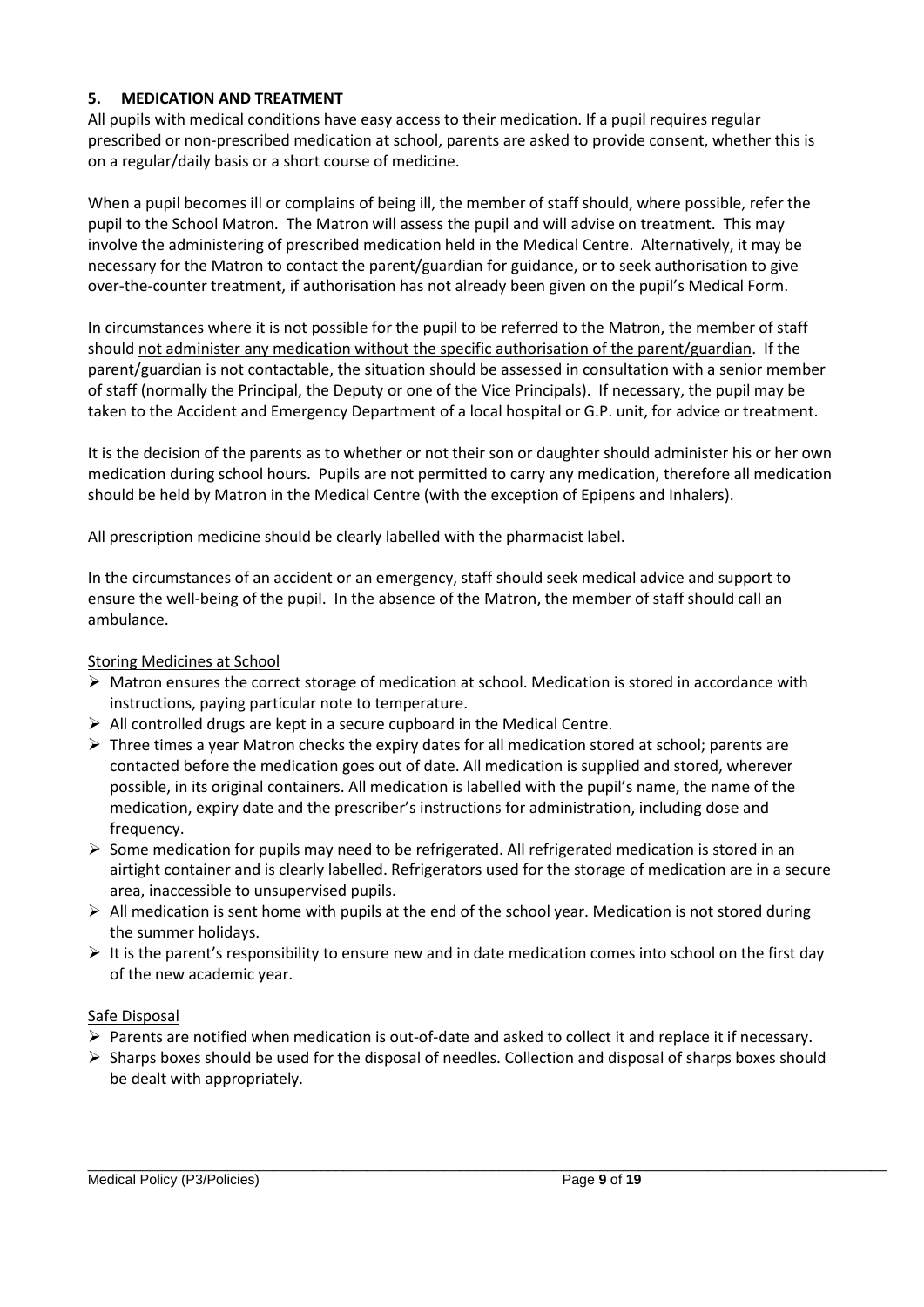#### Use of Healthcare Plans

Healthcare Plans help the school to effectively support pupils with significant medical conditions in accessing the curriculum and wider school life. The Healthcare plans are provided by the School Nurse team and signed by parents and Matron. The Healthcare Plan records important details about the medical needs of individual pupils at school, e.g. their triggers, signs, symptoms, medication and other treatments. Further documentation can be attached to the Healthcare Plan if required.

If a pupil has a longer term medical condition that requires treatment or medication during school hours, the school, healthcare professional and parent are asked to fill out the Healthcare Plan together.

#### Ongoing Communication and Review of Healthcare Plans

- Parents are regularly reminded to update their child's Healthcare Plan, for example if their child has a medical emergency or if there have been changes to their symptoms, or their medication and treatments change.
- $\triangleright$  Matron will contact parents to check that information held by the school on a pupil's condition is accurate and up to date.
- $\triangleright$  Every pupil with a Healthcare Plan has their plan discussed and reviewed at least once a year.

#### Residential Visits and School Trips

- $\triangleright$  Members of staff organising field trips, educational trips, extra-curricular visits etc. should seek clarification of any medical needs of the pupils involved, prior to the event. This would normally be received as part of the information requested from parents i.e. the activity consent form. They receive information about the type of condition, what to do in an emergency and any other additional support necessary, including any additional medication or equipment needed. This is always addressed in the risk assessment for off-site activities.
- $\triangleright$  Where the pupil is required to take prescribed medication, this, along with written guidance, should be given to the member of staff in charge.
- $\triangleright$  If a pupil is able to self-administer medication, the parent is required to inform the leader of the group, in writing (i.e. on the activity consent form).
- $\triangleright$  All parents of pupils with a medical condition attending a school trip or overnight visit are asked for consent, giving staff permission to administer medication at night or in the morning if required.

#### **6. INJURIES OR CONDITIONS WHICH COULD AFFECT A PUPIL'S ABILITY TO PLAY SPORT**

- $\triangleright$  The Medical Forms for all pupils due to join the school must be passed to the School Matron by the General Office Supervisor prior to the commencement of the academic year. On receipt of these forms, the Matron will notify the Head of P.E. and Head of Year about any existing medical conditions which could have an impact on a pupil's ability to participate in sporting activities.
- $\triangleright$  Information from the Medical Forms are summarised into the Medical File which is made available to all staff near the start of the academic year. Updated and new information will be circulated as required.
- $\triangleright$  Any medical conditions which are developed by a pupil during the year and which could impact on a pupil's ability to be involved in various sporting activities should also be reported by the Head of Year or any staff aware of such conditions to the Head of P.E. and to the School Matron.
- $\triangleright$  Any injuries sustained by pupils during the year which could have an impact on their ability to be involved in sports must be reported by the Head of P.E. or any other staff aware of such injuries to the Head of Year and to the School Matron.
- $\triangleright$  Where a medical condition or an injury sustained by a pupil could impact on a pupil's ability to participate in sports activities, the Head of P.E. should discuss this with the Principal, the Bursar and the Matron. Following agreement that there is a concern from a health and safety perspective about a pupil's ability to participate in sport, the Head of P.E. should arrange to meet with the pupil's parents to discuss this issue.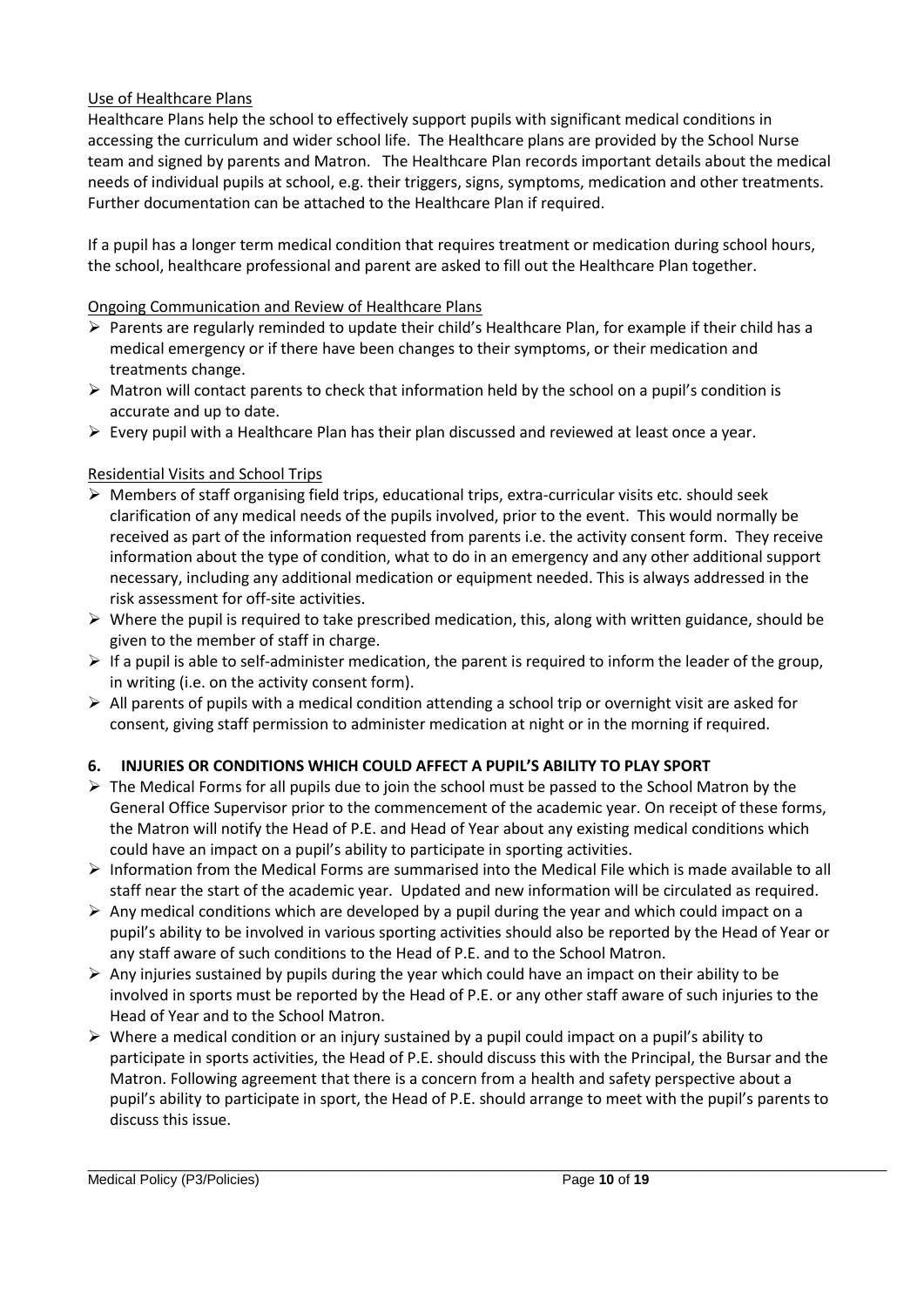- $\triangleright$  In these cases, the Head of P.E. should advise the parent that due to safety concerns, the school cannot permit the pupil to participate in sports activities, particularly contact sports, until a letter has been obtained from the General Practitioner, confirming that the child is fit to play sports. This may require a referral by the G.P. to a medical consultant.
- $\triangleright$  In all instances, the letter from the G.P. or medical consultant must specify if the pupil is fit to participate in contact sports or, if not, it should specify in which sporting activities the pupil can participate.
- $\triangleright$  The parent must understand that this policy is adopted by the school in the best interests of their child.

#### **7. CONCUSSION PROTOCOL**

See also the Concussion Policy [\(https://www.belfastroyalacademy.com/assets/images/pdf/Concussion-](https://www.belfastroyalacademy.com/assets/images/pdf/Concussion-Policy_2021-10-06-092411_scrk.pdf)[Policy\\_2021-10-06-092411\\_scrk.pdf\)](https://www.belfastroyalacademy.com/assets/images/pdf/Concussion-Policy_2021-10-06-092411_scrk.pdf) and Appendix 1 Head Injury Non-Concussion.

- 1. Assess the pupil on the pitch using the Pocket Concussion Recognition Tool.
- 2. If you suspect a concussion, or have any doubt, remove the player from the field immediately. The player must not be left alone, they must not drive a motor vehicle, they must always be in the care of a responsible adult who has been informed of the players suspected concussion.
- 3. Call an ambulance if any of the following red flags are present. Travel to hospital with the pupil if required.

#### **Pupil complains of neck pain - Deteriorating conscious state - Increasing confusion or irritability - Severe or increasing headache - Repeated vomiting - Unusual behaviour change - Seizure or convulsion -Double vision - Weakness or tingling / burning in arms or legs**

- 4. Contact parents and arrange a safe handover.
- 5. Give parents the concussion advice letter.
- 6. Complete Accident Report Form.
- 7. Inform Matron when next in school.

Matron will monitor the Return to Play Protocol and inform staff when a pupil may return to play.

#### **8. ROLES AND RESPONSIBILITIES**

#### Board of Governors

The Board of Governors have overall responsibility, delegating this to the Health & Safety Sub Committee of the Board. The Bursar reports to the Health & Safety Sub Committee.

#### The Principal, in conjunction with the Head of Finance and Corporate Services and Deputy Principal, has a responsibility to:

- $\triangleright$  Ensure the school is inclusive and welcoming.
- $\triangleright$  Liaise between interested parties including pupils, school staff, special educational needs coordinators, pastoral support/welfare officers, teaching assistants, school nurses, parents, governors, the school health service, the local authority transport service, and local emergency care services.
- $\triangleright$  Ensure the policy is put into action, with good communication of the policy to all.
- $\triangleright$  Ensure every aspect of the policy is maintained.
- $\triangleright$  Ensure that information held by the school is accurate and up to date and that there are good information sharing systems in place using pupils' Healthcare Plans.
- $\triangleright$  Ensure pupil confidentiality.
- $\triangleright$  Assess the training and development needs of staff and arrange for them to be met.
- $\triangleright$  Ensure all supply teachers and new staff know the Medical Policy (Pupils).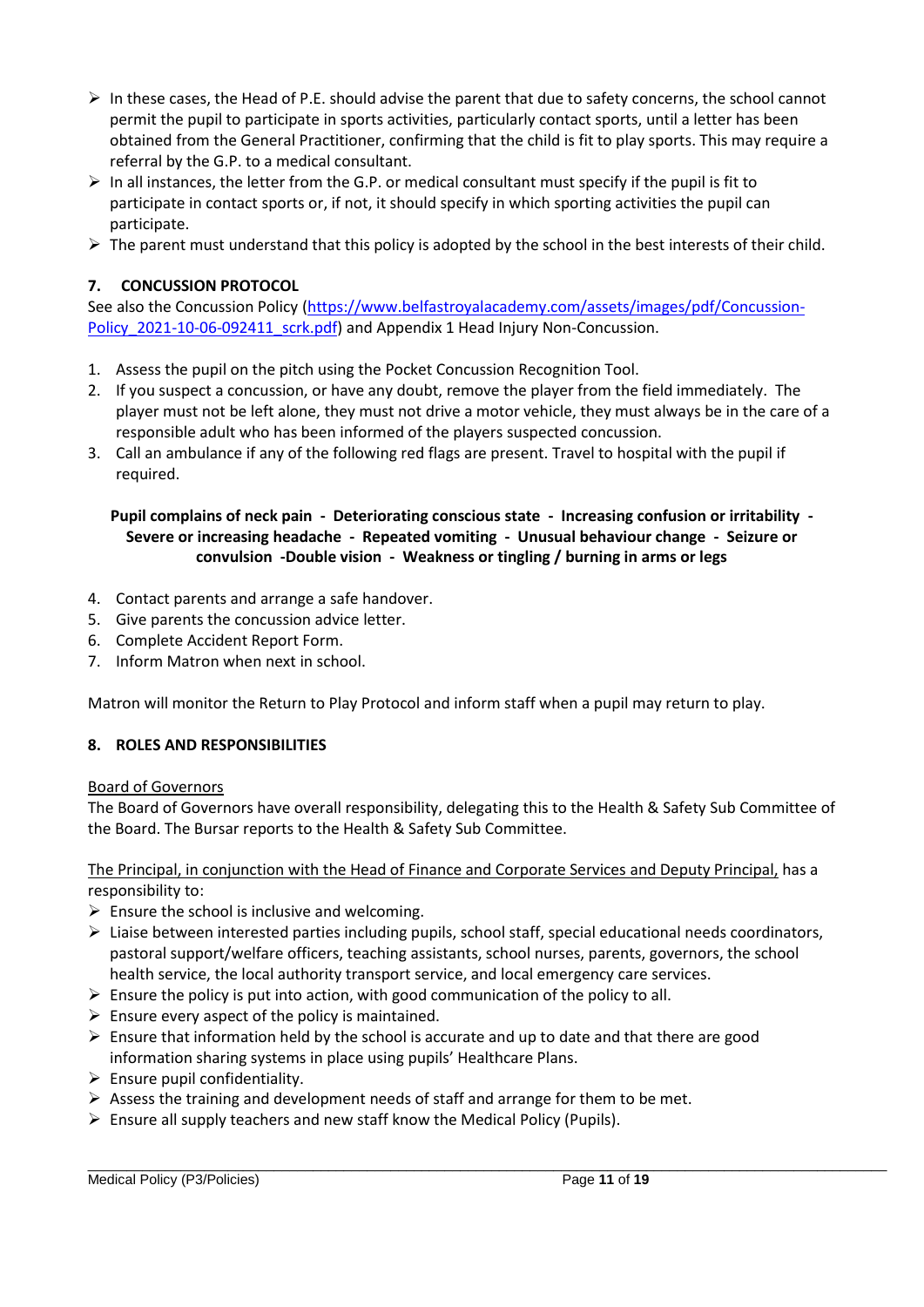- $\triangleright$  Employ a Matron with responsibility for checking the expiry date of medicines kept at school and maintaining the Medical File.
- $\triangleright$  Monitor and review the policy at least once a year, with input from pupils, parents, staff and external stakeholders and update if required, according to review recommendations and recent local and national guidance and legislation.
- $\triangleright$  Report back to all key stakeholders about implementation of the Medical Policy (Pupils).

#### All School Staff

All staff have a responsibility to:

- $\triangleright$  Be aware of the potential triggers, signs and symptoms of common medical conditions and know what to do in an emergency.
- $\triangleright$  Understand the school's Medical Policy (Pupils).
- $\triangleright$  Know which pupils in their care have a medical condition and be familiar with the content of the pupil's Healthcare Plan.
- $\triangleright$  Allow all pupils to have immediate access to their emergency medication.
- $\triangleright$  Maintain effective communication with parents including informing them if their child has been unwell at school.
- $\triangleright$  Ensure pupils who carry their medication with them have it when they go on a school visit or out of the classroom.
- $\triangleright$  Be aware of pupils with medical conditions who may be experiencing bullying or need extra social support.
- $\triangleright$  Understand the common medical conditions and the impact it can have on pupils (pupils should not be forced to take part in any activity if they feel unwell).
- $\triangleright$  Ensure all pupils with medical conditions are not excluded unnecessarily from activities they wish to take part in.
- Ensure pupils have the appropriate medication or food with them during any exercise and are allowed to take it when needed.

#### Teaching Staff

Teachers have a responsibility to:

- $\triangleright$  Ensure pupils who have been unwell catch up on missed school work.
- $\triangleright$  Be aware that medical conditions can affect a pupil's learning and provide extra help when pupils need it.
- $\triangleright$  Liaise with parents if a child is falling behind with their work because of their condition.
- $\triangleright$  Use areas of the curriculum to raise pupil awareness about medical conditions.

#### School Nurse Team (Belfast Health & Social Care Trust)

School Nursing will not necessarily be aware of all pupils' medical conditions, but there is a clear expectation from the school that the school nursing services will be involved in the care plan process, as appropriate, including the following:

- $\triangleright$  Initiating and updating health care plans, regularly.
- $\triangleright$  Informing the school of pupils in need for a health care plan.
- $\triangleright$  Helping update the school's medical conditions policy, including recommending training.
- $\triangleright$  Helping to provide regular training for school staff in managing the most common medical conditions at school and advising training on less common conditions.
- $\triangleright$  Collating relevant health information to support pupil, family and school to inform the health care plan.
- $\triangleright$  Providing information about where the school can access other specialist training.
- $\triangleright$  Ensuring health care plans are designed to maximise attendance at school and engagement with learning, including effective reintegration to schools.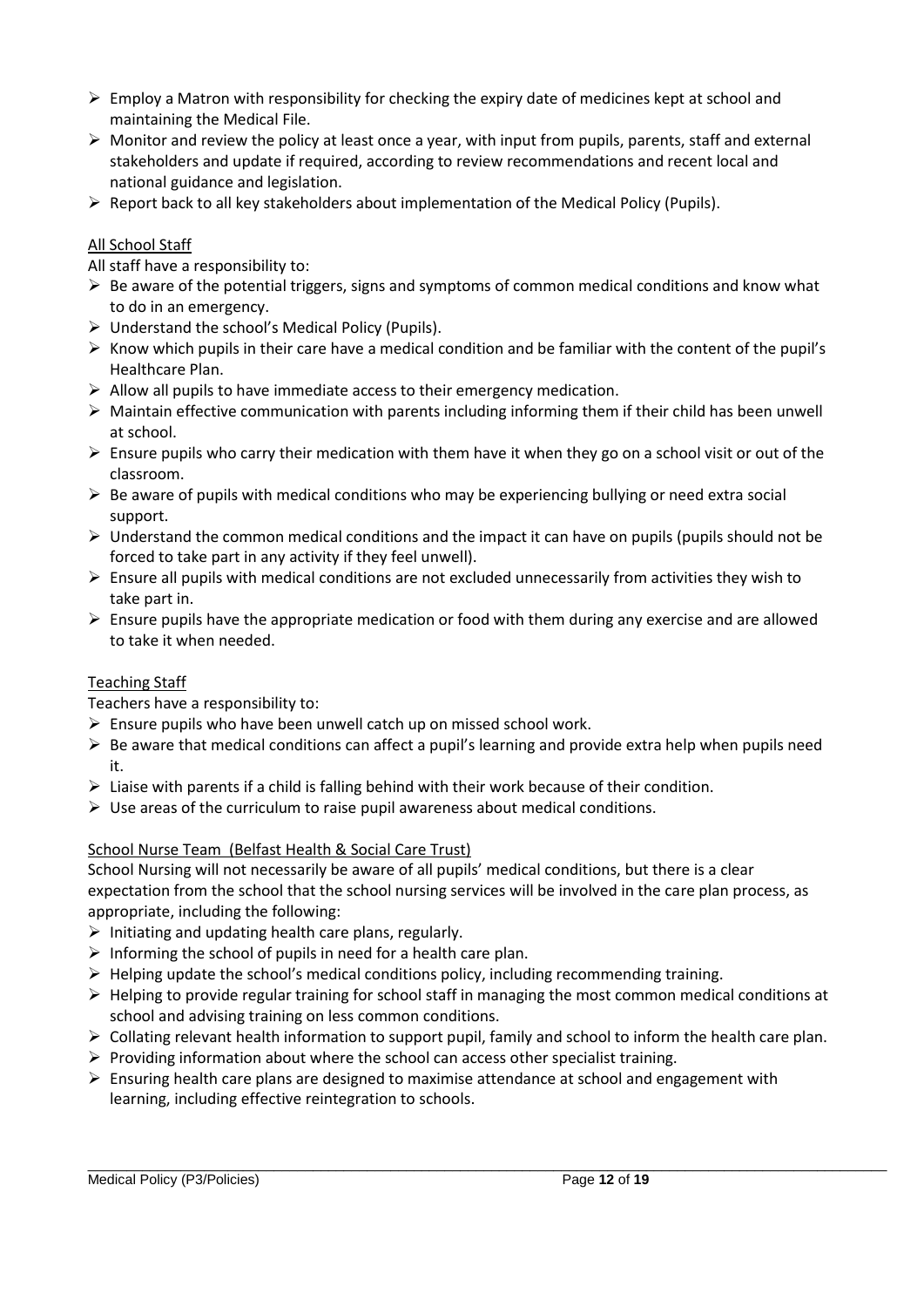#### School Matron

The School Matron has a responsibility to:

- $\triangleright$  Deal with all sick pupils during the day and assessing whether they can remain in school or if they need to be sent to hospital/home.
- $\triangleright$  Deal with any accidents arising during the period of duty and assessing whether individual pupils require to be taken home or to the hospital as appropriate / on occasion taking sick pupils home / to hospital.
- $\triangleright$  Complete accident report forms.
- $\triangleright$  Advise and help pupils who may have psychological/emotional problems.
- $\triangleright$  Order appropriate medical supplies and ensure appropriate safe storage and handling of same.
- $\triangleright$  Issue Epipens as appropriate and assist pupils who have diabetes.
- $\triangleright$  Issue details of all pupils with specific allergies and how these conditions can be recognised and appropriate action to be taken.
- $\triangleright$  Advise staff on relevant health issues.
- $\triangleright$  Make necessary and appropriate preparations for health checks and inoculations.

#### First Aider

First Aiders have a responsibility to:

- $\triangleright$  Give immediate help to casualties with common injuries or illnesses and those arising from specific hazards with the school.
- $\triangleright$  When necessary, ensure that an ambulance or other professional medical help is called.

#### Pastoral staff / Matron / Special Educational Needs Co-Ordinator

These staff members will have the responsibility to:

- $\triangleright$  Help update the school's Medical Policy.
- $\triangleright$  Know which pupils have a medical condition and which have special educational needs because of their condition.
- $\triangleright$  Ensure teachers make the necessary arrangements if a pupil needs special consideration or access arrangements in tests.

#### Pupils

The pupils have a responsibility to:

- $\triangleright$  Treat other pupils with and without a medical condition equally.
- $\triangleright$  Tell their parents, teacher or nearest staff member when they are not feeling well.
- $\triangleright$  Let a member of staff know if another pupil is feeling unwell.
- $\triangleright$  Let any pupil take their medication when they need it, and ensure a member of staff is called.
- $\triangleright$  Treat all medication with respect.
- $\triangleright$  Know how to gain access to their medication in an emergency.
- $\triangleright$  Know how to take their own medication and to take it when they need it.
- $\triangleright$  Ensure a member of staff is called in an emergency situation.

If a pupil misuses medication, either theirs or another pupil's, their parents are informed as soon as possible. These pupils are subject to the school's usual disciplinary procedures.

If a pupil refuses their medication, staff record this and follow procedures. Parents are informed as soon as possible*.*

#### Parents

*The term 'parent' implies any person or body with parental responsibility such as foster parent, carer, guardian or local authority.*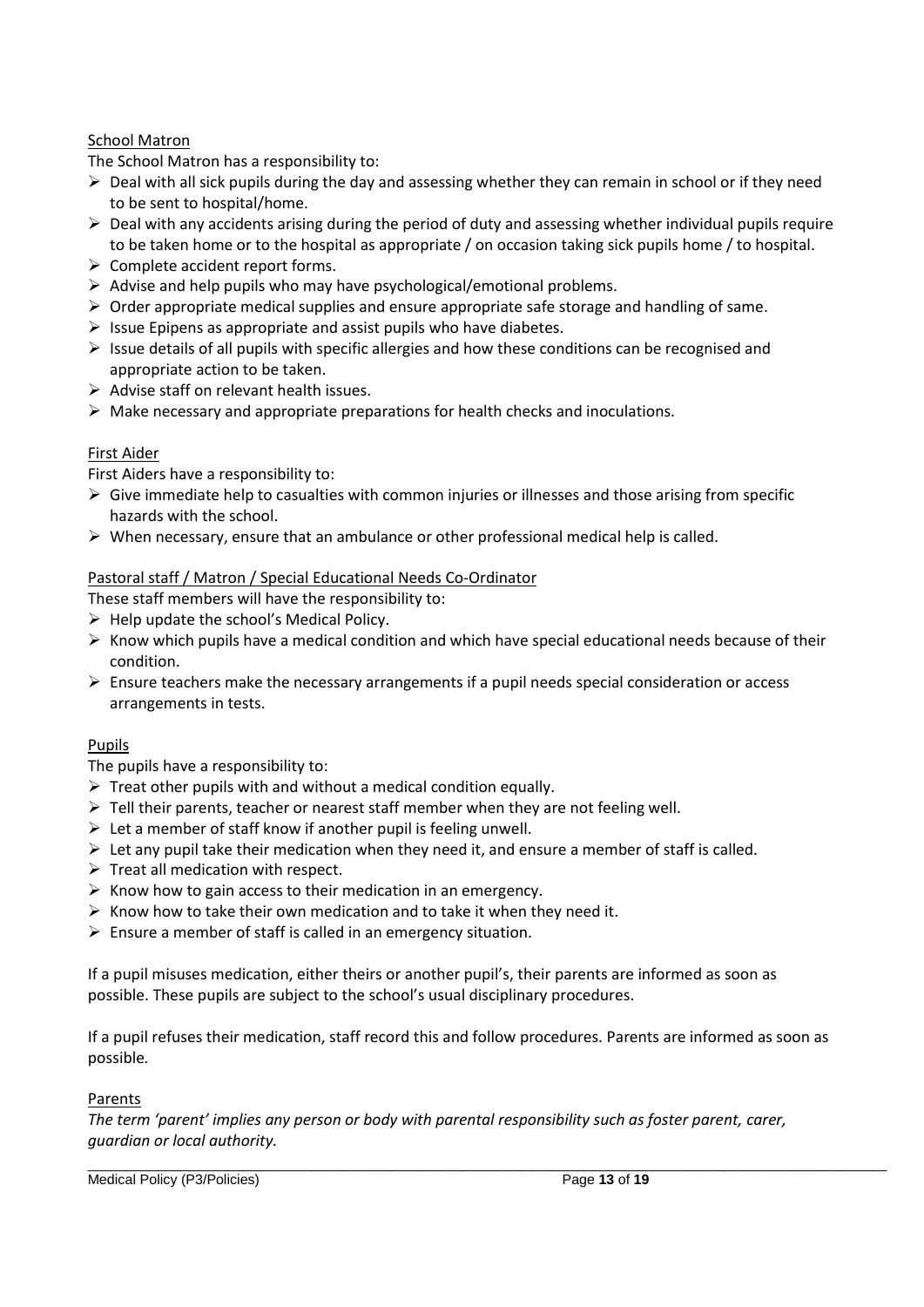Parents have a responsibility to:

- $\triangleright$  Tell the school if their child has a medical condition.
- $\triangleright$  Ensure the school has a complete and up-to-date Healthcare Plan for their child.
- $\triangleright$  Inform the school about the medication their child requires during school hours.
- $\triangleright$  Inform the school of any medication their child requires while taking part in visits, outings or field trips and other out-of-school activities.
- $\triangleright$  Tell the school about any changes to their child's medication, what they take, when, and how much.
- $\triangleright$  Inform the school of any changes to their child's condition.
- $\triangleright$  Ensure their child's medication and medical devices are labelled with their child's full name.
- $\triangleright$  Provide the school with appropriate spare medication labelled with their child's name.
- $\triangleright$  Ensure that their child's medication is within expiry dates.
- $\triangleright$  Keep their child at home if they are not well enough to attend school.
- $\triangleright$  Ensure their child catches up on any school work they have missed.

#### Staff Awareness & Training

- $\triangleright$  Staff are aware of the most common serious medical conditions and they understand their duty of care to pupils in the event of an emergency. In an emergency situation school staff are required (under common law duty of care) to act like any reasonably prudent parent. This may include administering medication. However, medication should be administered by Matron, where possible.
- $\triangleright$  Staff who work with groups of pupils receive training and know what to do for the pupils in their care with medical conditions.
- $\triangleright$  This school uses Healthcare Plans to inform the appropriate staff (including supply teachers and support staff) of pupils in their care who may need medical assistance

Training is given to all staff members who agree to administer medication to pupils, where specific training is needed. If a trained member of staff, who is usually responsible for administering medication, is not available the school makes alternative arrangements to provide the service.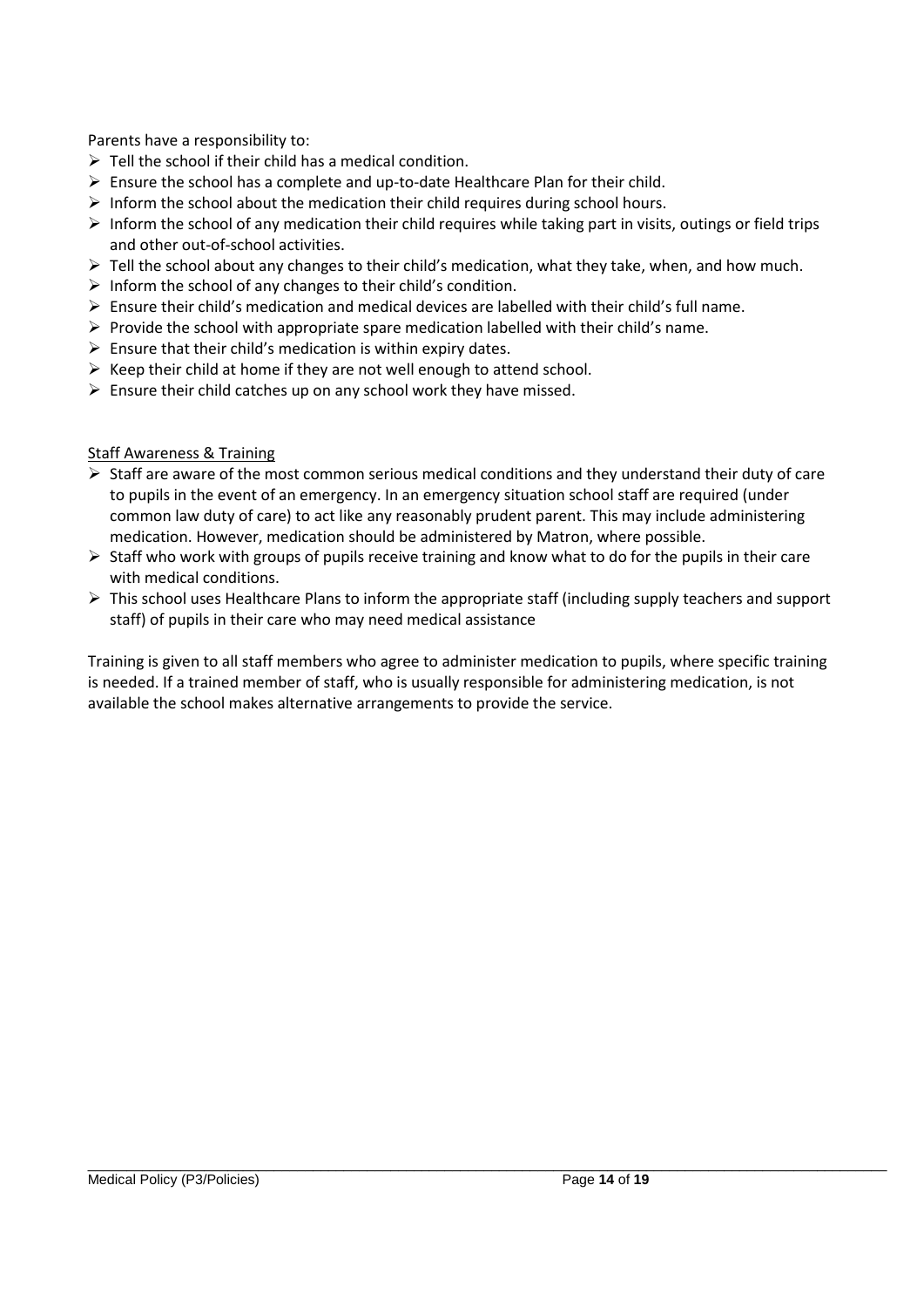

# **NON-CONCUSSION (HEAD INJURY) September 2021**

FAO Parent / Guardian:

In an incident in school your son/daughter has received a knock to their head. They have been assessed and have **not** displayed any symptoms of concussion.

Most blows to the head do not lead to serious complications. However, complications are not always immediately obvious so observation for at least 24 hours is vital. If your son / daughter develop any of the following red flags during this period, you should seek urgent medical assistance:

> **Neck pain Deteriorating conscious state Increasing confusion or irritability Severe or increasing headache Repeated vomiting Unusual behaviour change Seizure or convulsion Double vision Weakness or tingling/burning in their arms and legs.**

Visible cues, signs and symptoms of concussion are listed on the reverse of this notice in the Pocket Concussion Recognition Tool. Should any of these symptoms develop then it is likely that a concussion has occurred and the school advise that medical advice should be obtained.

If a concussion does develop it is important to note that until symptoms have ceased, your son / daughter should not be allowed to drive, use tablets / phones / computers, or indeed attend school. Should you feel that your son / daughter requires additional support with returning to the demands of school please contact the School Matron.

Should your son / daughter develop any complications the **School Matron must be informed** and she will assist in managing the 23 day Graduated Return to Play protocol.

If no complications develop your son / daughter may return to physical activity following the 24 hour supervision period.

If you have any queries or concerns please contact the School Matron.

\_\_\_\_\_\_\_\_\_\_\_\_\_\_\_\_\_\_\_\_\_\_\_\_\_\_ \_\_\_\_\_\_\_\_\_\_\_\_\_\_\_\_\_\_\_\_\_\_\_\_\_\_\_

**Signed by Staff Member Date**

Medical Policy (P3/Policies) Page **15** of **19**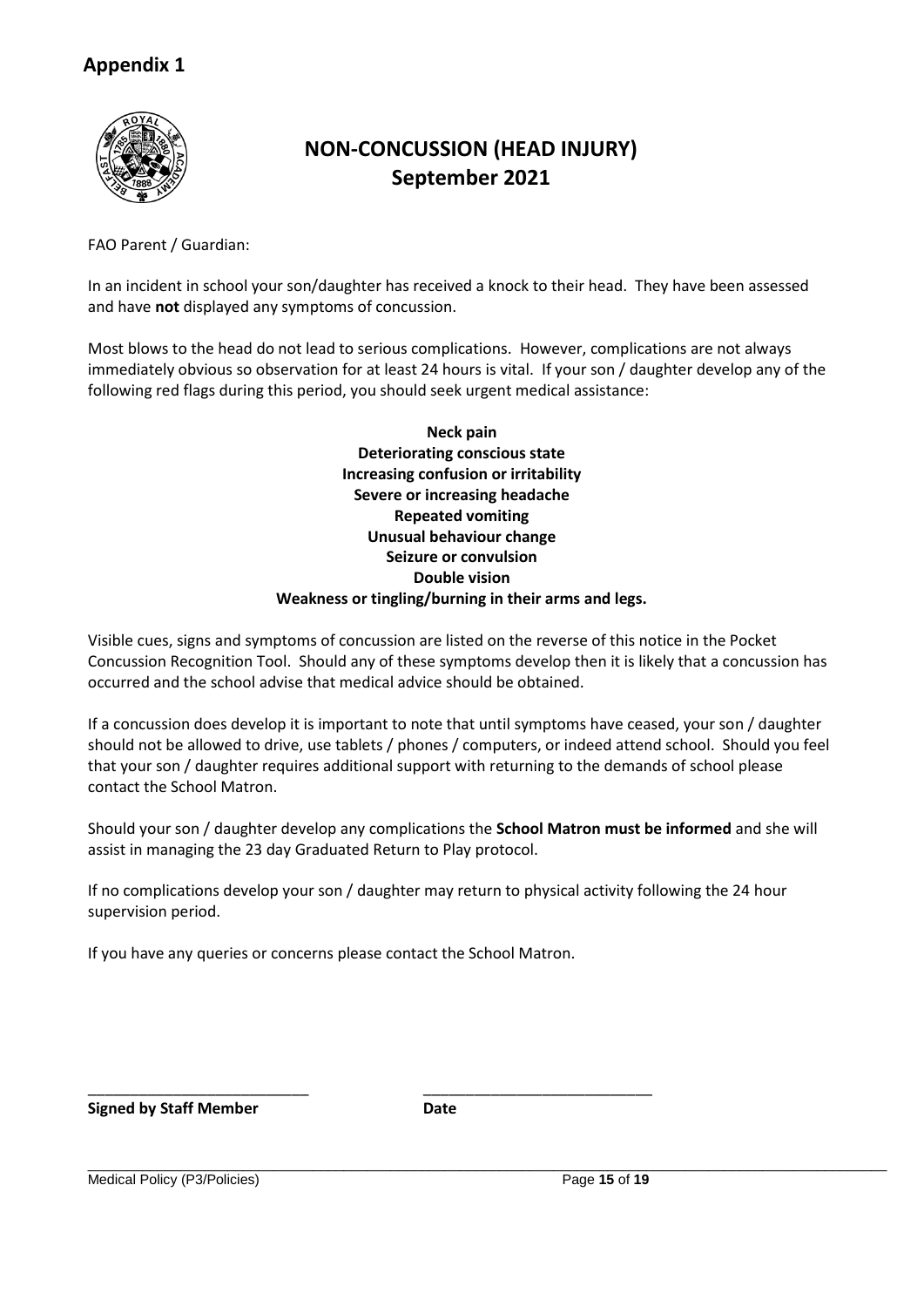#### **MEDICAL FORM**

| <b>Full Name of Pupil:</b>                               | Date of Birth:                                                                     |                           |
|----------------------------------------------------------|------------------------------------------------------------------------------------|---------------------------|
| 1:                                                       | Please tick below if your child HAS a disability / chronic medical condition:      |                           |
| 1. Asthma                                                | If yes, is it mild / severe (please circle)                                        |                           |
| 2. Diabetes                                              | 3. Epilepsy                                                                        | 4a). Impaired Hearing     |
| 4b) Impaired Vision                                      | 5. Allergies                                                                       | 6. Other medical problems |
|                                                          | If you have ticked any of the above, please give full details in the box below     |                           |
|                                                          |                                                                                    |                           |
|                                                          |                                                                                    |                           |
|                                                          |                                                                                    |                           |
|                                                          |                                                                                    |                           |
| 2:<br>(If required, please continue on a separate sheet) | If your child requires prescribed medication in school, please give details below: |                           |

| Name of medication(s):          | 1.<br>2.<br>3. |                                                    |
|---------------------------------|----------------|----------------------------------------------------|
| <b>Full directions for use:</b> |                | 1.<br>2.<br>3.                                     |
| Dosage and method:              | 1.<br>2.<br>3. |                                                    |
| 2.<br>3.                        |                | Self-administration? Yes / No                      |
|                                 |                | For how long will your child take this medication? |

**If not self-administered, please sign below to confirm that the School Matron may administer this medication to your child.**

| <b>Parent/Guardian Signature:</b> | <b>Date:</b> |
|-----------------------------------|--------------|
|-----------------------------------|--------------|

*N.B. All medication should be supplied in original packaging and have pharmacy instructions attached.*

| Medical Policy (P3/Policies) | Page 16 of 19 |  |
|------------------------------|---------------|--|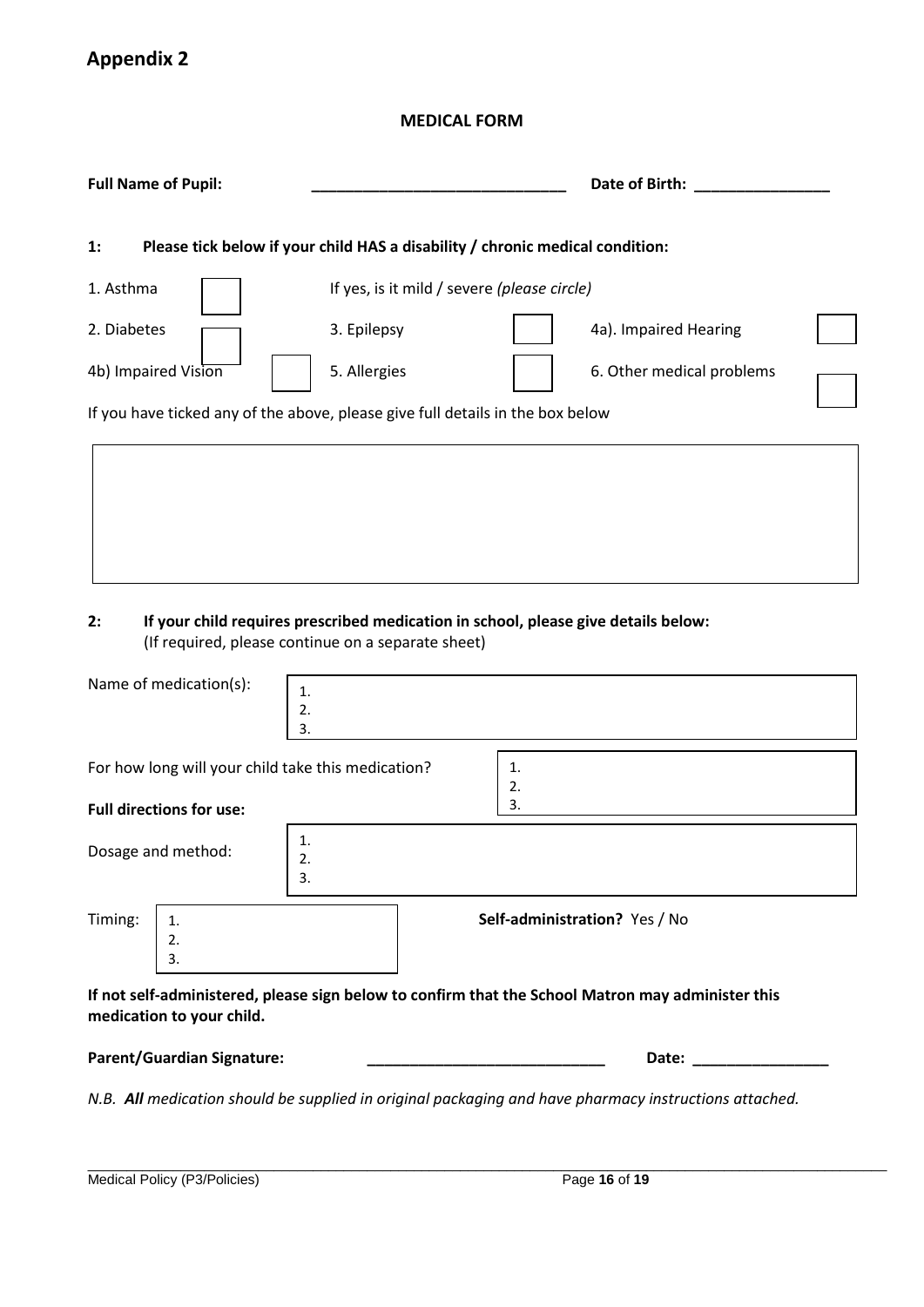#### **MEDICAL FORM** *continued*

|                                                                                                                         | <b>Full Name of Pupil:</b>        | Date of Birth: |  |
|-------------------------------------------------------------------------------------------------------------------------|-----------------------------------|----------------|--|
| З.                                                                                                                      | Consent                           |                |  |
| I do / do not <i>(delete as appropriate)</i> consent to my child receiving First Aid treatment should it be<br>required |                                   |                |  |
|                                                                                                                         | <b>Parent/Guardian Signature:</b> | Date:          |  |

#### **4: Over the Counter Medications / Applications**

Listed below are simple "over the counter" medications / applications used in this school.

Please circle **YES / NO** below to indicate which of these you consent to your child receiving should the need arise.

| $\bullet$ | Paracetamol                                                                                                     | YES / NO |
|-----------|-----------------------------------------------------------------------------------------------------------------|----------|
| $\bullet$ | Ibuprofen                                                                                                       | YES / NO |
| $\bullet$ | <b>Peptac Liquid</b>                                                                                            | YES / NO |
| $\bullet$ | <b>Burneze Freeze Spray (burns and scalds)</b>                                                                  | YES / NO |
| ٠         | <b>Waspeze Spray</b>                                                                                            | YES / NO |
| $\bullet$ | Savlon (mild antiseptic)                                                                                        | YES / NO |
|           | <b>Eye Wash</b>                                                                                                 | YES / NO |
|           |                                                                                                                 |          |
|           | the common of the common the first that the common the common the common the common the common the common the c | 1.000    |

Are you aware of your child having any allergies to the above? **YES / NO** If yes, please detail below.

This permission form will remain in force throughout the time your son/daughter is at the school. In line with the Medical Policy (Pupils), you are responsible for notifying the school of any changes in medication for your son/daughter and of any medical condition(s) developed by your child, including allergies. Please notify Matron directly via email: nloughran966@bfsra.belfast.ni.sch.uk or through the General Office on 028 9074 0423.

In the event of medical records not being updated, the school will be guided by the information held on the current records.

|  |  | <b>Parent/Guardian Signature:</b> |
|--|--|-----------------------------------|
|--|--|-----------------------------------|

**Pate: \_\_\_\_\_\_\_\_\_\_\_\_\_\_\_\_\_\_\_** 

| Medical Policy (P3/Policies) |  |
|------------------------------|--|
|------------------------------|--|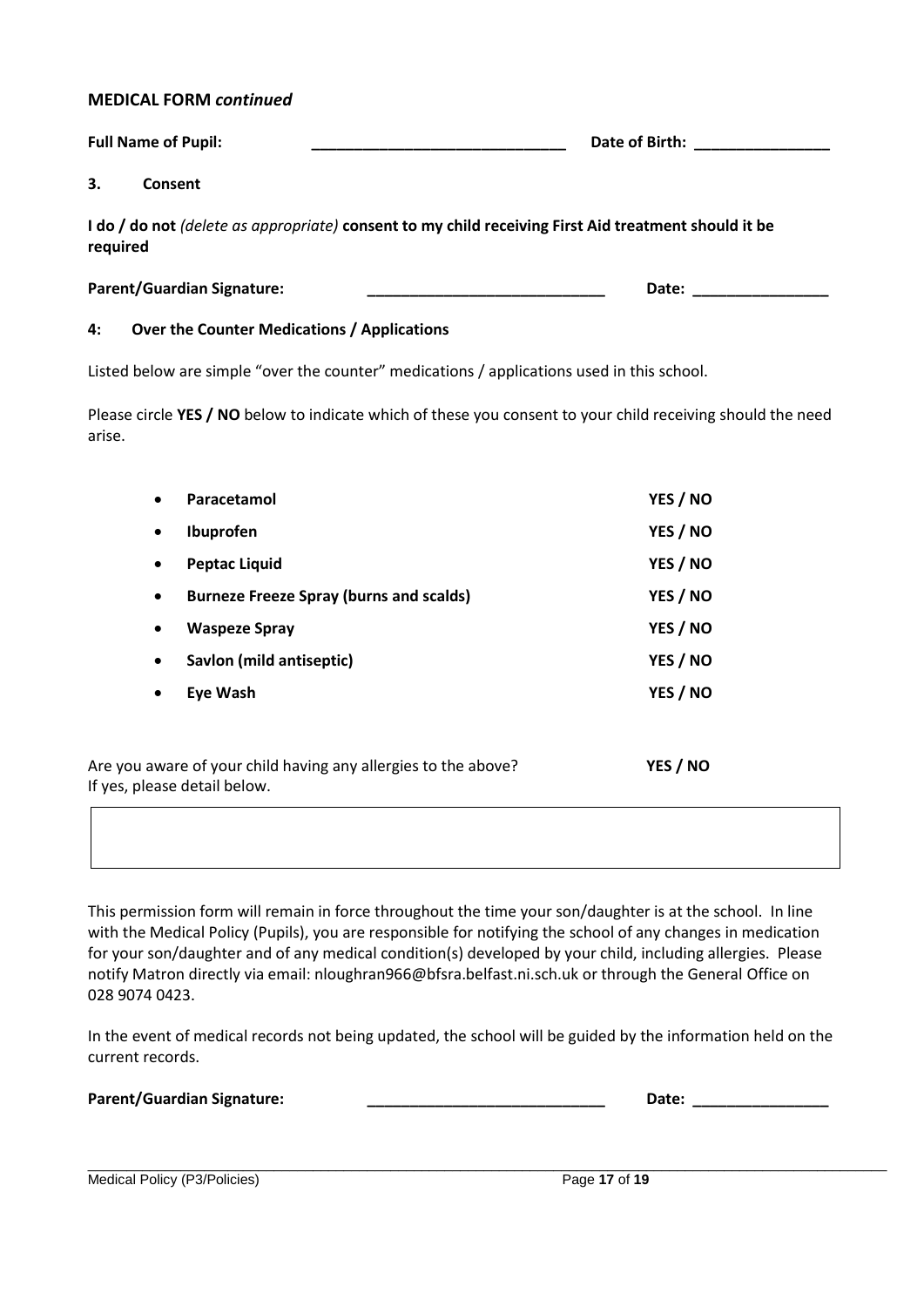

# **Accident Report Form – For All Accidents**

**To be completed as soon as possible by the member of staff in charge of pupils or a witness (in the case of staff or visitors).**

| Name                                                                                                                                                                                                                          |               |  |  |  |
|-------------------------------------------------------------------------------------------------------------------------------------------------------------------------------------------------------------------------------|---------------|--|--|--|
|                                                                                                                                                                                                                               |               |  |  |  |
|                                                                                                                                                                                                                               |               |  |  |  |
|                                                                                                                                                                                                                               |               |  |  |  |
|                                                                                                                                                                                                                               |               |  |  |  |
|                                                                                                                                                                                                                               |               |  |  |  |
| 4. Date reported manufactured and contact To whom manufactured and an analyzing the vertex of the whom manufactured and the vertex of the vertex of the vertex of the vertex of the vertex of the vertex of the vertex of the |               |  |  |  |
| 5. How did the accident happen? Give location and details.                                                                                                                                                                    |               |  |  |  |
|                                                                                                                                                                                                                               |               |  |  |  |
|                                                                                                                                                                                                                               |               |  |  |  |
|                                                                                                                                                                                                                               |               |  |  |  |
|                                                                                                                                                                                                                               |               |  |  |  |
|                                                                                                                                                                                                                               |               |  |  |  |
|                                                                                                                                                                                                                               |               |  |  |  |
|                                                                                                                                                                                                                               |               |  |  |  |
| 6. Please state name & address of 2 witnesses present                                                                                                                                                                         |               |  |  |  |
|                                                                                                                                                                                                                               |               |  |  |  |
|                                                                                                                                                                                                                               |               |  |  |  |
| 7. How was it dealt with? (State hospital to which injured party was sent.)                                                                                                                                                   |               |  |  |  |
|                                                                                                                                                                                                                               |               |  |  |  |
|                                                                                                                                                                                                                               |               |  |  |  |
| 8. Was he/she in hospital for more than 24 hours?                                                                                                                                                                             | Yes / No      |  |  |  |
| 9. Were the parents / guardians informed?                                                                                                                                                                                     | Yes $/$<br>No |  |  |  |
|                                                                                                                                                                                                                               |               |  |  |  |
|                                                                                                                                                                                                                               |               |  |  |  |
| 10. Was pupil absent from school as a result of the accident?                                                                                                                                                                 |               |  |  |  |
|                                                                                                                                                                                                                               |               |  |  |  |
|                                                                                                                                                                                                                               |               |  |  |  |
| Date<br><b>COPY TO THE PRINCIPAL &amp; HEAD OF FINANCE AND CORPORATE SERVICES</b>                                                                                                                                             |               |  |  |  |
|                                                                                                                                                                                                                               |               |  |  |  |

\_\_\_\_\_\_\_\_\_\_\_\_\_\_\_\_\_\_\_\_\_\_\_\_\_\_\_\_\_\_\_\_\_\_\_\_\_\_\_\_\_\_\_\_\_\_\_\_\_\_\_\_\_\_\_\_\_\_\_\_\_\_\_\_\_\_\_\_\_\_\_\_\_\_\_\_\_\_\_\_\_\_\_\_\_\_\_\_\_\_\_\_\_\_\_\_\_\_\_\_\_\_\_ Medical Policy (P3/Policies) Page **18** of **19**